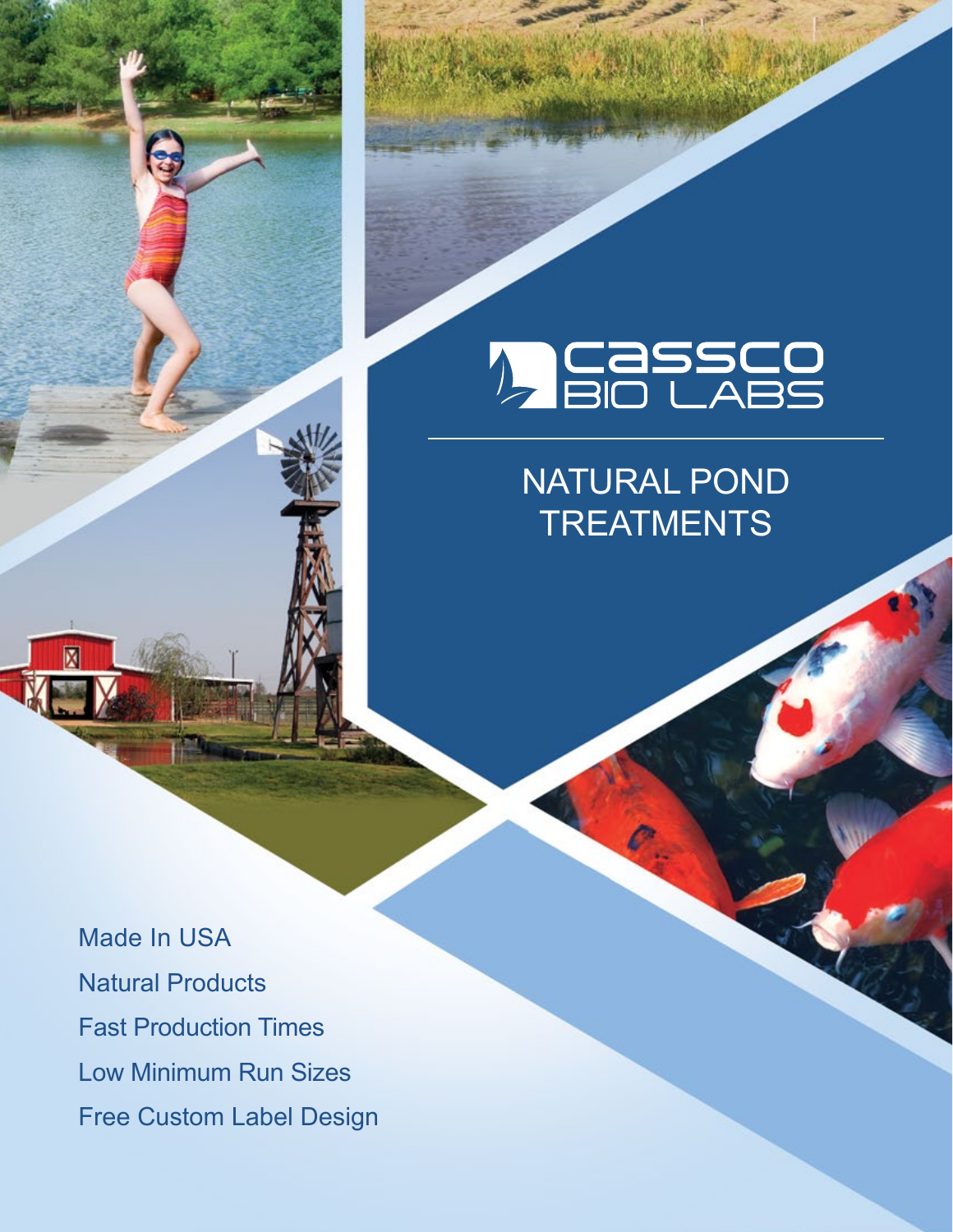# *LARGE PONDS & LAKES*

NATURAL-BASED WATER TREATMENTS

#### **POND BACTERIA (WATER-SOLUBLE PACKETS)**

Our proprietary All-Season powder pond bacteria formulation contains a blend of naturally occurring, beneficial pond bacteria, which naturally cleans ponds by eliminating murky water (organic suspended solids), bottom sludge (decaying grass clippings & leaves), problem nutrients (phosphate & nitrate), and odors. Our powder formulation has been packaged into pre-measured, water-soluble packets, to provide a quick & easy, mess-free way to apply our product. Each pail will treat a 1/4-acre farm pond for up to 60 days. This advanced "All-Season" formulation allows you to begin treating your pond earlier in the Spring, and allows you to keep treating it later into the Fall. It is also a 2-in-1 formulation, containing both pond bacteria and barley straw powder.

#### **POND BACTERIA (DISSOLVABLE TABLETS)**

Our proprietary All-Season pond bacteria formulation contains a blend of beneficial pond bacteria that can perform in water temperatures as high as 110°F, and as low as 35°F. We have pressed our pond bacteria powder into pre-measured dissolvable tablets, which sink to the bottom of the pond, to help reduce bottom-sludge (muck). Just apply the dissolvable tablets directly into the pond water. This pond bacteria formulation will also naturally eliminate murky water, excess fish food, fish wastes, odors, problem nutrients (such as nitrate and phosphate) and toxins (such as ammonia and nitrite). This advanced "All-Season" formulation allows you to begin treating your pond earlier in the Spring, and allows you to keep treating it later into the Fall.

#### **POND BACTERIA POWDER**

Our proprietary All-Season powder pond bacteria formulation contains a blend of naturally occurring, beneficial pond bacteria, which naturally cleans ponds by eliminating murky water (organic suspended solids), bottom sludge (decaying grass clippings & leaves), problem nutrients (phosphate & nitrate), and odors. Our premium pond clarifier, unlike industry standard pond clarifiers, is an "All-Season" pond treatment program, which allows you to begin treating your pond earlier in the Spring, and allows you to keep treating it later into the Fall. It is also a 2-in-1 powder formulation, containing both pond bacteria and barley straw powder.

#### **POND BACTERIA LIQUID**

Our proprietary All-Season liquid pond bacteria formulation contains a blend of naturally occurring, beneficial pond bacteria, which naturally cleans ponds by eliminating murky water (organic suspended solids), bottom sludge (decaying grass clippings & leaves), problem nutrients (phosphate & nitrate), and odors. Each 1-gallon bottle will treat a 1/4-acre farm pond for up to 60 days. Our premium pond clarifier, unlike industry standard pond clarifiers, is an "All-Season" pond treatment program, which allows you to begin treating your pond earlier in the Spring, and allows you to keep treating it later into the Fall.

#### **CONCENTRATED BLUE POND DYE**

This concentrated quart of blue farm pond colorant replaces industry standard gallons of dye. Our formula is 100% biodegradable and safe for use in farm ponds. Each concentrated quart will treat a 1-acre farm pond for up to 120 days. It will not stain birds, fish, plants, or wildlife when applied at the recommended rate. This product contains NO yellow dye, so it will not turn your pond water green, like industry standard pond dyes.

#### **CONCENTRATED BLACK POND DYE**

This concentrated quart of black farm pond colorant replaces industry standard gallons of dye. Our formula is 100% biodegradable and safe for use in farm ponds. Each concentrated quart will treat a 1-acre farm pond for up to 120 days. It will not stain birds, fish, plants, or wildlife when applied at the recommended rate. This esthetically pleasing black colorant helps to achieve a "deep pond" look and provides better reflections off the surface of the pond.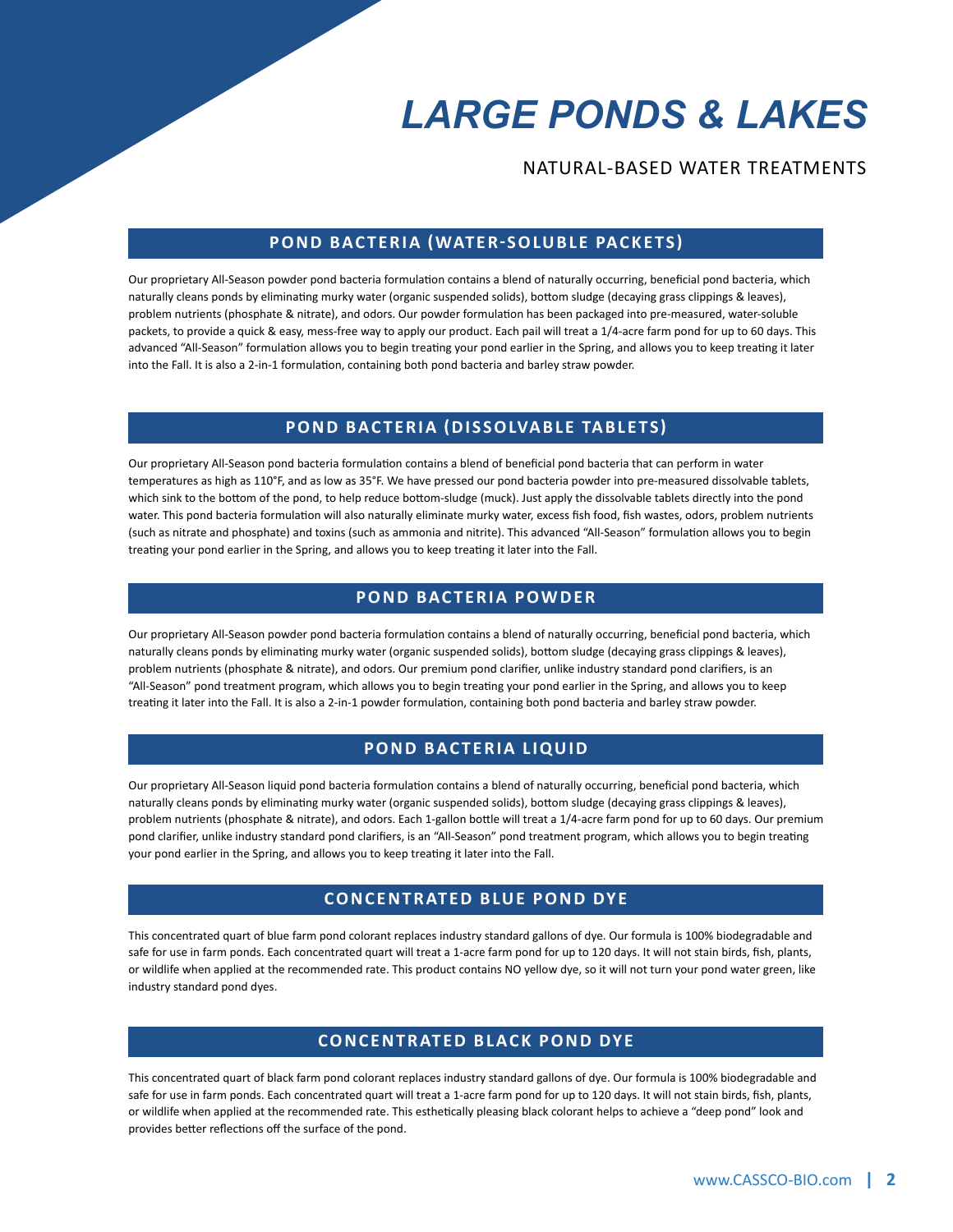## *WATER GARDENS & KOI PONDS*

#### NATURAL-BASED WATER TREATMENTS

#### **POND BACTERIA (WATER-SOLUBLE PACKETS)**

Our proprietary All-Season pond bacteria formulation contains a blend of beneficial pond bacteria that can perform in water temperatures as high as 110°F, and as low as 35°F. Our pond bacteria powder has been packaged into pre-measured water-soluble packets, for easy application. Apply packets directly to the pond water, at the rate of 1 packet per 1000 gallons. The water-soluble packets will begin to dissolve in the water, within minutes of application. This formulation will naturally eliminate murky water, bottom-sludge (muck), excess fish food, fish wastes, odors, problem nutrients (such as nitrate and phosphate) and toxins (such as ammonia and nitrite).

#### **POND BACTERIA (DISSOLVABLE TABLETS)**

Our proprietary All-Season pond bacteria formulation contains a blend of beneficial pond bacteria that can perform in water temperatures as high as 110°F, and as low as 35°F. We have pressed our pond bacteria powder into pre-measured dissolvable tablets, for easy application. Apply pond bacteria tablets directly to the pond water, at the rate of 1 tablet per 300 gallons. This formulation will naturally eliminate murky water, bottom-sludge (muck), excess fish food, fish wastes, odors, problem nutrients (such as nitrate and phosphate) and toxins (such as ammonia and nitrite).

#### **LIQUID POND BACTERIA**

Our proprietary All-Season pond bacteria formulation contains a blend of beneficial pond bacteria that can perform in water temperatures as high as 110°F, and as low as 35°F. This liquid formulation contains a high concentration of beneficial bacteria (200 billion CFU/gallon). It will naturally eliminate murky water, bottom-sludge (much), excess fish food, fish wastes, odors, problem nutrients (such as nitrate and phosphate), and toxins (such as ammonia and nitrite).

#### **LIQUID BARLEY STRAW EXTRACT**

Our liquid barley straw extract is a proprietary formulation, which contain extracted ingredients, derived from barley. It helps to naturally keep pond water clean and clear.

#### **LIQUID ALL-IN-ONE WATER CONDITIONER**

This formulation is one of the most comprehensive in the industry. When applied at recommended rates, this complete formula removes Ammonia, Chlorine, Chloramines and Nitrite, as well as detoxifies Heavy Metals (including Copper), adds electrolytes, reduces stress and provides a synthetic skin slime coat to the water.

#### **LIQUID CONCENTRATED TAP WATER CONDITIONER**

This formulation turns tap water into fish-safe water. It is one of the most concentrated water conditioners in the industry. When applied at recommended rates, this complete formula removes Chlorine, destroys Chloramines, and detoxifies Heavy Metals (including Copper).

#### **LIQUID FLOCCULANT**

This formulation will bind together floating suspended particles and settles them to the bottom of Koi ponds and water gardens. It clears murky water caused by both "organic" particles (decaying plant material & fish wastes), as well as "inorganic" particles (mud & clay).

#### **LIQUID DEFOAMER**

This formulation quickly eliminates unsightly foam in Koi ponds, water gardens and fountains.